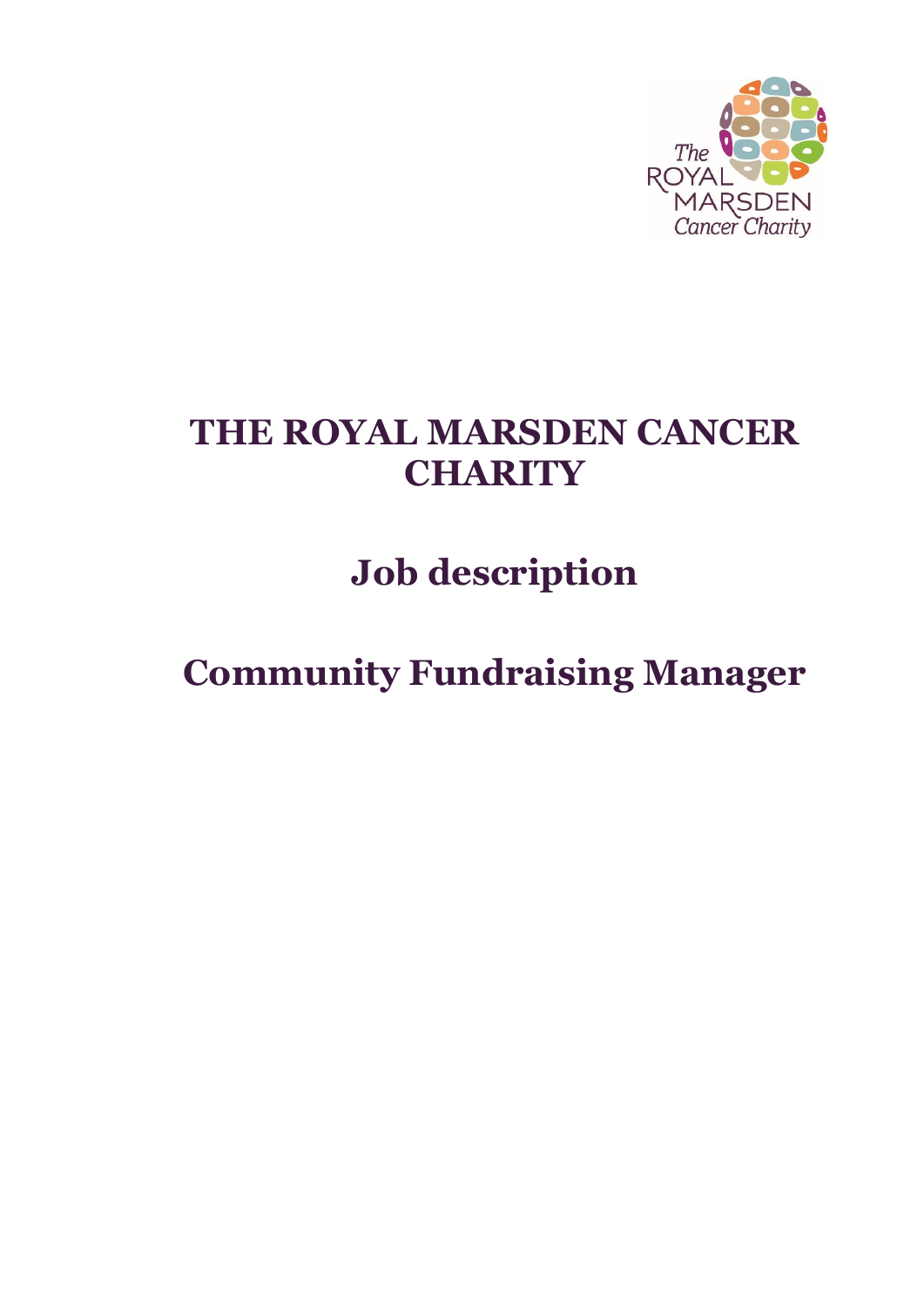| <b>Job title</b>      | <b>Community Fundraising Manager</b>                 |
|-----------------------|------------------------------------------------------|
| <b>Salary</b>         | £36,000                                              |
| <b>Hours of work</b>  | 37.5 per week                                        |
| <b>Directorate</b>    | The Royal Marsden Cancer Charity                     |
| <b>Accountable to</b> | <b>Head of Community Fundraising</b>                 |
| <b>Responsible to</b> | <b>Senior Community Fundraising Manager</b>          |
| <b>Location</b>       | Hybrid working with office days in Chelsea or Sutton |
|                       |                                                      |

#### **Liaises with**

Community Fundraising Events, Database, Major Gifts, Individual Giving, Marketing, Communications and Digital, Finance, Director of the Royal Marsden Cancer Charity.

Charity donors and supporters, senior medical staff at both hospital sites, and third party suppliers.

#### **1. Job Purpose**

1.1 The Royal Marsden Cancer Charity raises money solely to support The Royal Marsden, a world-leading cancer centre. We ensure our nurses, doctors and research teams can provide the very best care and develop life-saving treatments, which are used across the UK and around the world.

From funding state-of-the-art equipment and ground-breaking research, to creating the very best patient environments, we will never stop looking for ways to improve the lives of people affected by cancer.

It is an exciting time to join The Royal Marsden Cancer Charity as we have recently entered a new strategic period. Along with funding an existing worldclass programme of research, treatment, and care, we are also raising the remaining millions to build the Oak Cancer Centre at The Royal Marden in Sutton. This new centre will provide radical new solutions for the research and treatment of cancer.

Our Community Fundraising Team support community groups, schools, local companies and high value fundraisers with their fundraising events and activities. This role will play an important part in the engagement of community supporters. You will also support the development and management of our volunteering programme, ensuring our plans align with The Royal Marsden NHS Trust volunteering team.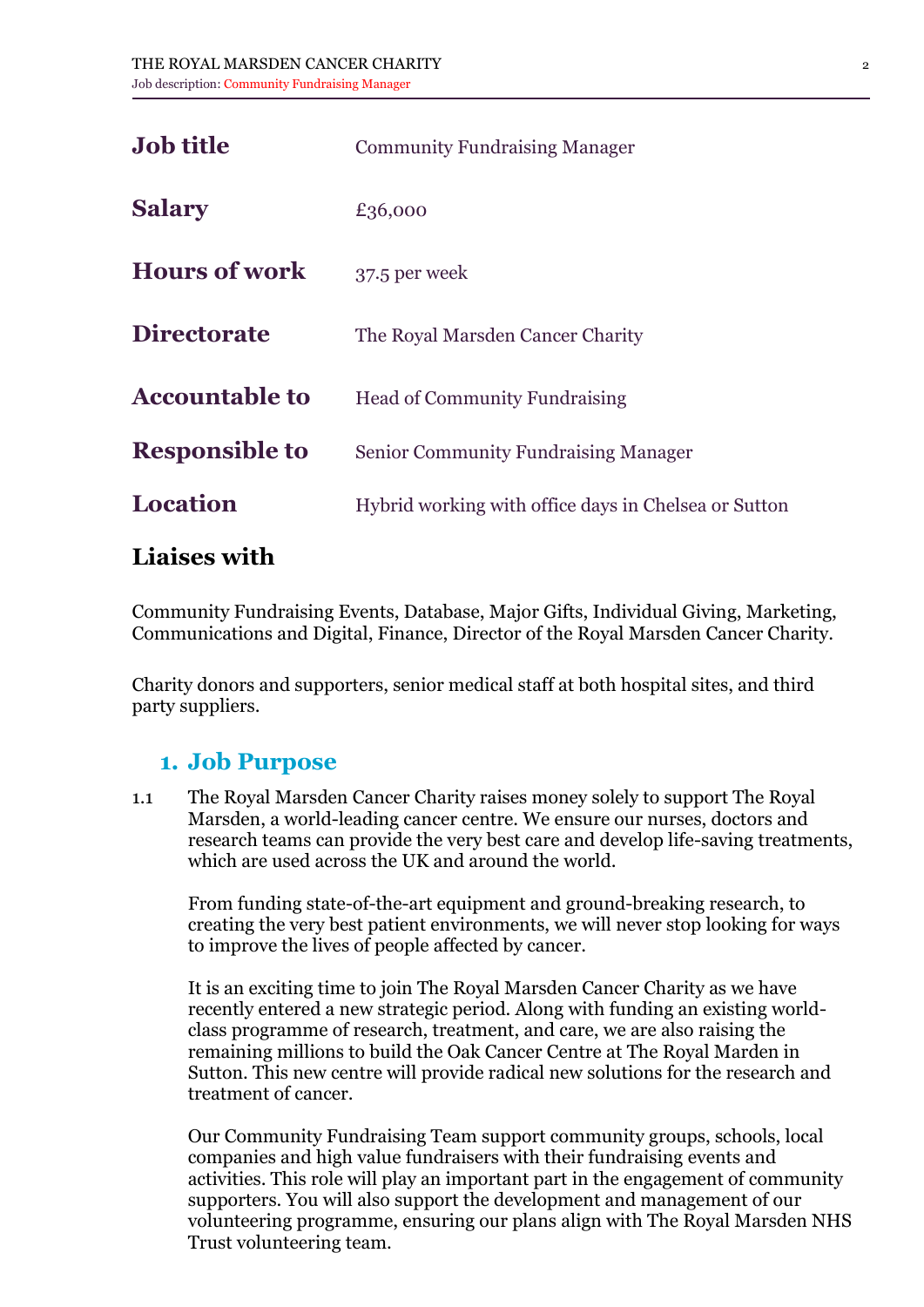You will be a high performing fundraiser with experience of delivering income growth through effective relationship management. You will be ambitious and proactive and relish the opportunity to support the Charity to achieve its ambitious goals.

# **2. Key areas of responsibility**

- 2.1 Line manage a team of two direct reports to ensure they achieve their objectives and fundraising targets, including one-to-ones, annual appraisals and learning and development plans.
- 2.2 Identify and develop fundraising initiatives to engage community groups, schools and corporates in line with the Charity's strategy.
- 2.3 Work with the Volunteer and Community Fundraising Executive to develop a recruitment, management and retention plans for the Charity's growing volunteer workforce to support both Charity offices and an expanding portfolio.
- 2.4 Liaise with the Trust Volunteering team to ensure our volunteering programmes are aligned and support each other.
- 2.5 Identify opportunities to raise awareness of The Royal Marsden Cancer Charity including giving talks and presentations, attending local events and networking events.
- 2.6 Deliver best in class stewardship to develop long term relationships with community groups schools and corporates and drive income growth.
- 2.7 Identify new audiences, prospects and convert leads into new supporters for the Charity.
- 2.8 Work with the Senior Community Fundraising Manager to agree budgets and produce monthly income reports.
- 2.9 Monitor income on a monthly basis and contribute to reforecasting. Identify areas of concern and where there might be potential for growth.
- 2.10 Monitor activity and work towards agreed objectives and KPIs as set by the Senior Community Fundraising Manager and the Head of Community Fundraising.
- 2.9 Ensure that all fundraising activity operates within the Fundraising Regulator's guidelines and other relevant regulations.
- 2.10 Ensure the fundraising database (Raiser's Edge) is maintained in line with best practice and internal processes, and all data is processed within GDPR regulations.
- 2.11 Work with other teams within the charity, including Finance, Data, PR, Marketing and other fundraising teams in order to maximise best practice and supporter experience.
- 2.12 Attend key fundraising events as required. These may involve occasionally working evenings and weekends.
- 2.13 Process income, bank and acknowledge donations in accordance with The Royal Marsden Cancer Charity policies and procedures.
- 2.14 Attend internal and external meetings on behalf of the Senior Community Fundraising Manager.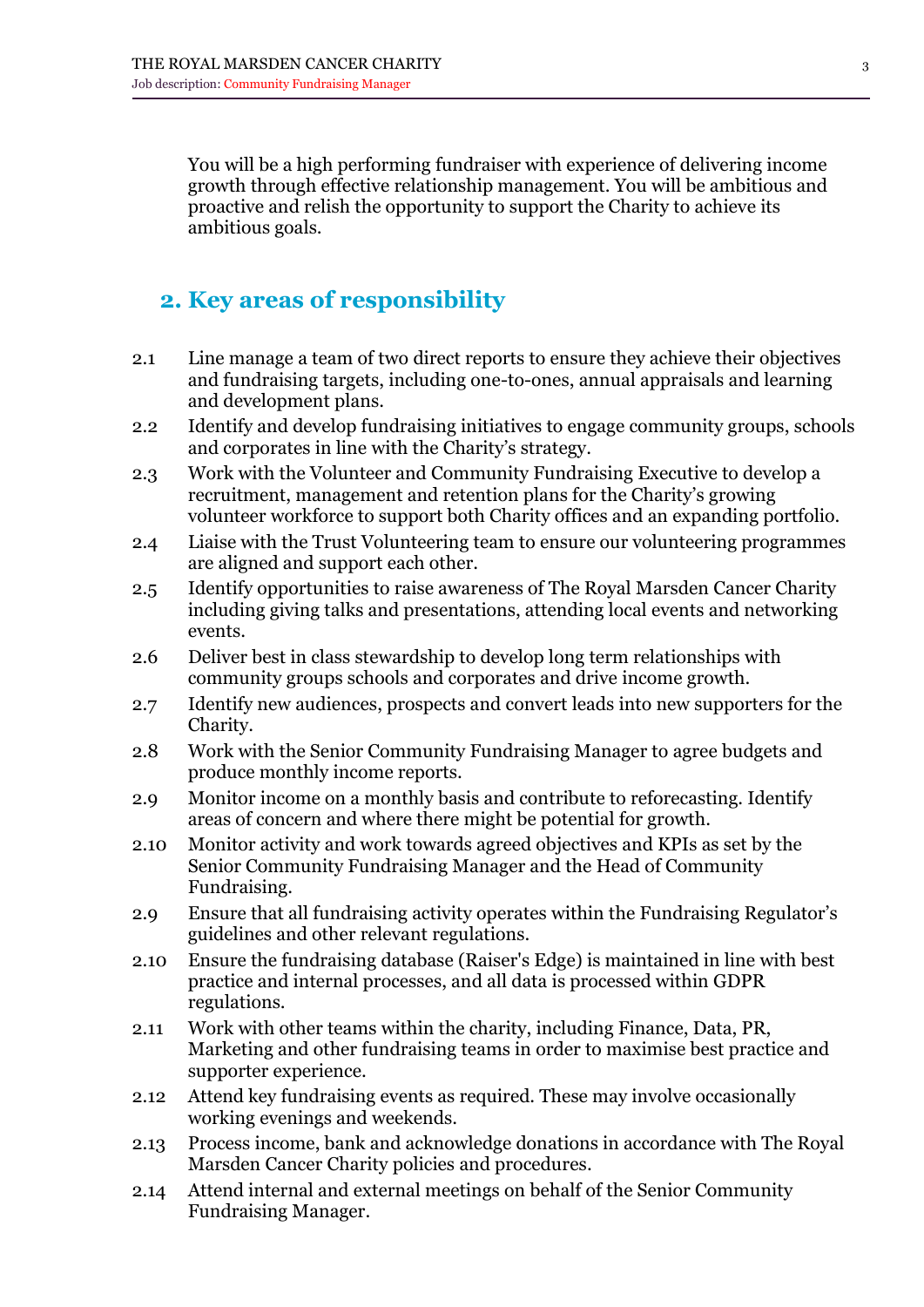# **3. Confidentiality and Data Protection**

- 3.1 All employees of The Royal Marsden Cancer Charity must not, without prior permission, disclose any information regarding patients or staff (please also see the Charity's policy on Whistleblowing). In instances where it is known that a member of staff has communicated information to unauthorised persons, those staff will be liable to dismissal.
- 3.2 All employees should comply with the Data Protection Act and the General Data Protection Regulation (GDPR).

### **4. Health and Safety**

4.1 All staff are required to make positive efforts to maintain their own personal safety and that of others by taking reasonable care, carrying out requirements of the law whilst following recognised codes of practice and the charities policies on health and safety.

#### **5. Customer Service Excellence**

5.1 All staff are required to support the Charity's commitment to developing and delivering excellent customer-focused service by treating patients, their families, donors, supporters, volunteers and staff with professionalism, respect and dignity.

## **6. Equality and Diversity Policy**

6.1 The Royal Marsden Cancer Charity is committed to eliminating all forms of discrimination on the grounds of age, disability, gender reassignment, marriage / civil partnership, pregnancy / maternity, race, religion or belief, sex and sexual orientation.

## **7. No Smoking Policy**

7.1 There is a no smoking policy at The Royal Marsden Cancer Charity.

#### **8. Review of this Job description**

8.1 This job description is intended as an outline of the general areas of activity. It will be amended in the light of the changing needs of the organisation.